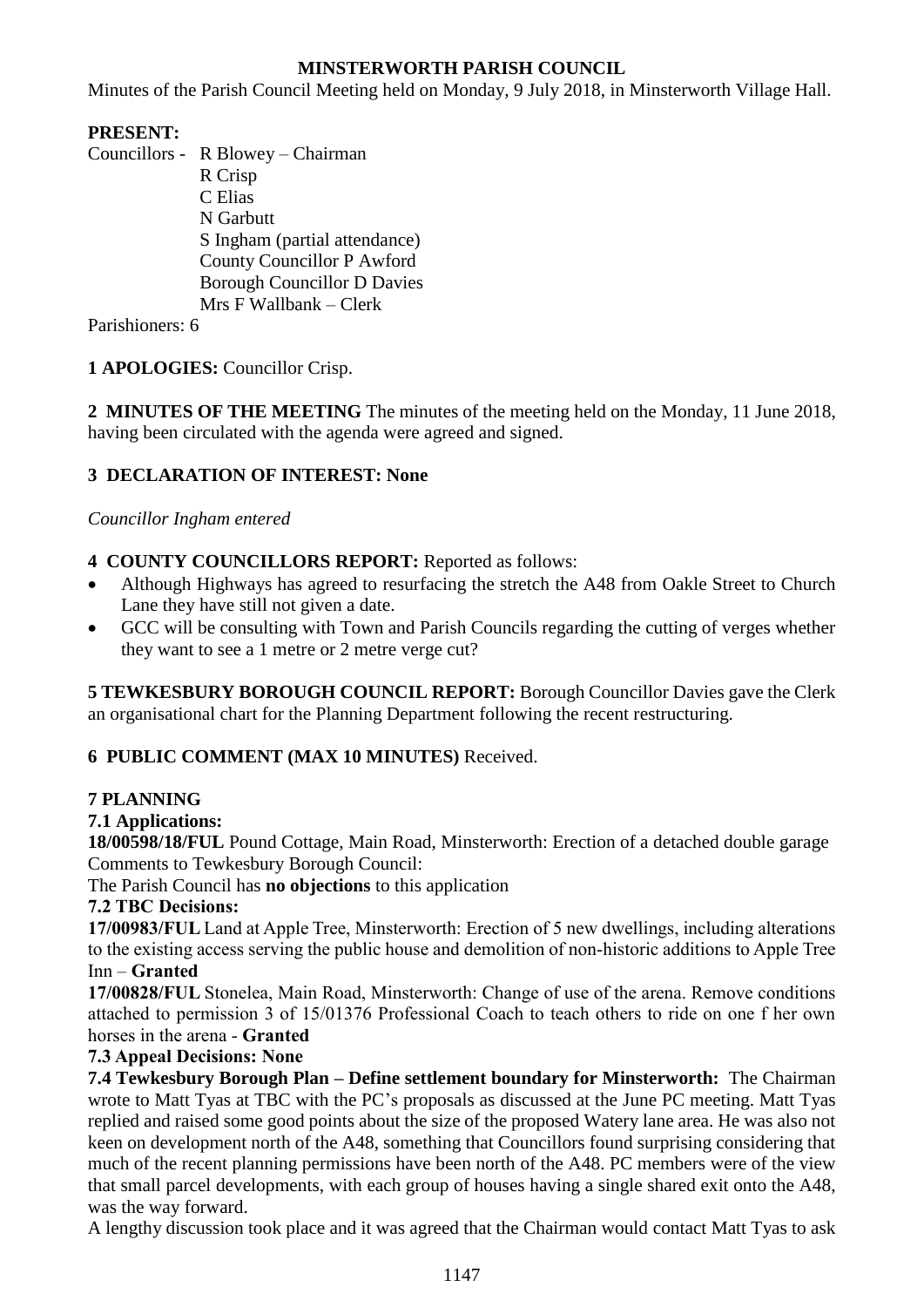him to plot on the map all the proposed developments that have been granted so far, and to re-iterate the PC proposal for further small development north of the A48.

**7.5 Enforcement Matters: Holborn House**: Concerns had been received about Holborn House:

- 1. They have planning consent for a single storey garage, after their initial double storey garage was refused.
- 2. The garage being built appears to have an area left in the roof space for two roof windows which were on the original plans that were refused.
- 3. Also on the consented plans there is a rear window on the ground floor, but two windows have appeared on the ground floor level plus a window on the second-floor level.
- 4. it is therefore possible that there is going to be an upper floor making this building a double storey building.

The Clerk had emailed Emily Pugh at TBC but to date had not received a reply. CC Awford informed the PC that Emily Pugh was no longer in Enforcement and if the Clerk forwarded the email to him he would make sure it is attended to. Clerk also to send a copy to David Taylor.

**Sharnbrook, Main Road, Minsterworth:** There seems to be an accumulation of large builder's bags outside the property and reports have been received about vehicles edging up the road. The Chairman stated that it was his understanding that it was legal for anyone to park vehicles on the verge provided that they were taxed, but he agreed to investigate.

#### **8 FINANCIAL MATTERS**

| 8.1 Accounts for payment and receipts:          |        |         |                                                                                                  |
|-------------------------------------------------|--------|---------|--------------------------------------------------------------------------------------------------|
| Mrs F J Wallbank<br>Salary 1-31 July 2018       | 376.14 |         |                                                                                                  |
| Less Tax                                        | 20.80  | 355.34  | Via Bank Transfer                                                                                |
| Inland Revenue – Amount due to Clerk            |        | 20.80   | Via Bank Transfer                                                                                |
| Parish Magazine Printing:                       |        |         |                                                                                                  |
| Printing The Villager - July                    |        | 98.10   | Via Bank Transfer                                                                                |
| Minsterworth Village Hall – cost of meeting     |        |         |                                                                                                  |
| Held on 11.6.18                                 |        | 28.60   | Via Bank Transfer                                                                                |
| GAPTC – Cost of Chairmanship course             |        | 50.00   | Via Bank Transfer                                                                                |
| <b>Total:</b>                                   |        | £552.84 |                                                                                                  |
| <b>Receipts:</b>                                |        |         |                                                                                                  |
| <b>Total:</b>                                   |        | £0.00   |                                                                                                  |
| <b>Payments for August:</b><br>Mrs F J Wallbank |        |         |                                                                                                  |
| Salary 1-31 August 2018                         | 376.14 |         |                                                                                                  |
| Less Tax                                        | 20.80  | 355.34  | Via Bank Transfer                                                                                |
| <b>Inland Revenue</b>                           |        | 20.80   | Cheque No: 101478                                                                                |
| Minsterworth Village Hall – cost of meeting     |        |         |                                                                                                  |
| Held on 9.7.18                                  |        | 28.60   | Via Bank Transfer                                                                                |
| Parish Magazine Printing:                       |        |         |                                                                                                  |
| Printing The Villager - August                  |        | 85.75   | Via Bank Transfer                                                                                |
| <b>Total:</b>                                   |        | £490.49 |                                                                                                  |
| Chairman.                                       |        |         | 8.2 Financial Statement for the month ended June 2018 was circulated via email and signed by the |